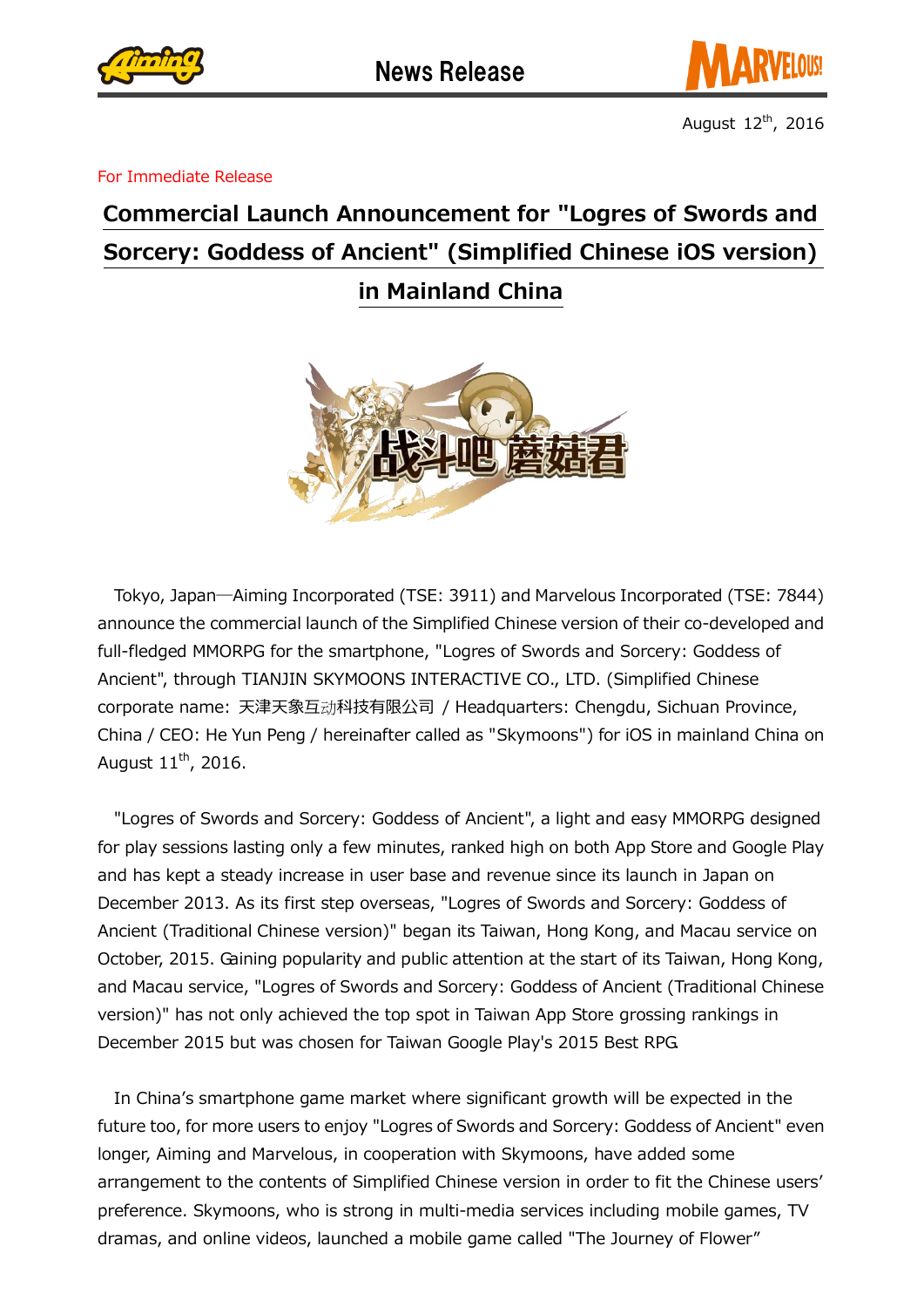

(Simplified Chinese version title "花千骨") in 2015, the year of their establishment. Having "The Journey of Flower" reached top 3 in China App Store monthly grossing rankings (according to AppAnnie's store stats), Skymoons is now one of the widely noticed up-and-coming publisher in mainland China.

Aiming and Marvelous will continue to actively consider expanding the market of "Logres of Swords and Sorcery: Goddess of Ancient", focusing on Asia area.

\*"TIANJIN SKYMOONS INTERACTIVE CO., LTD." is a wholly owned subsidiary of "Chengdu Crimoon Technology Co., Ltd.".